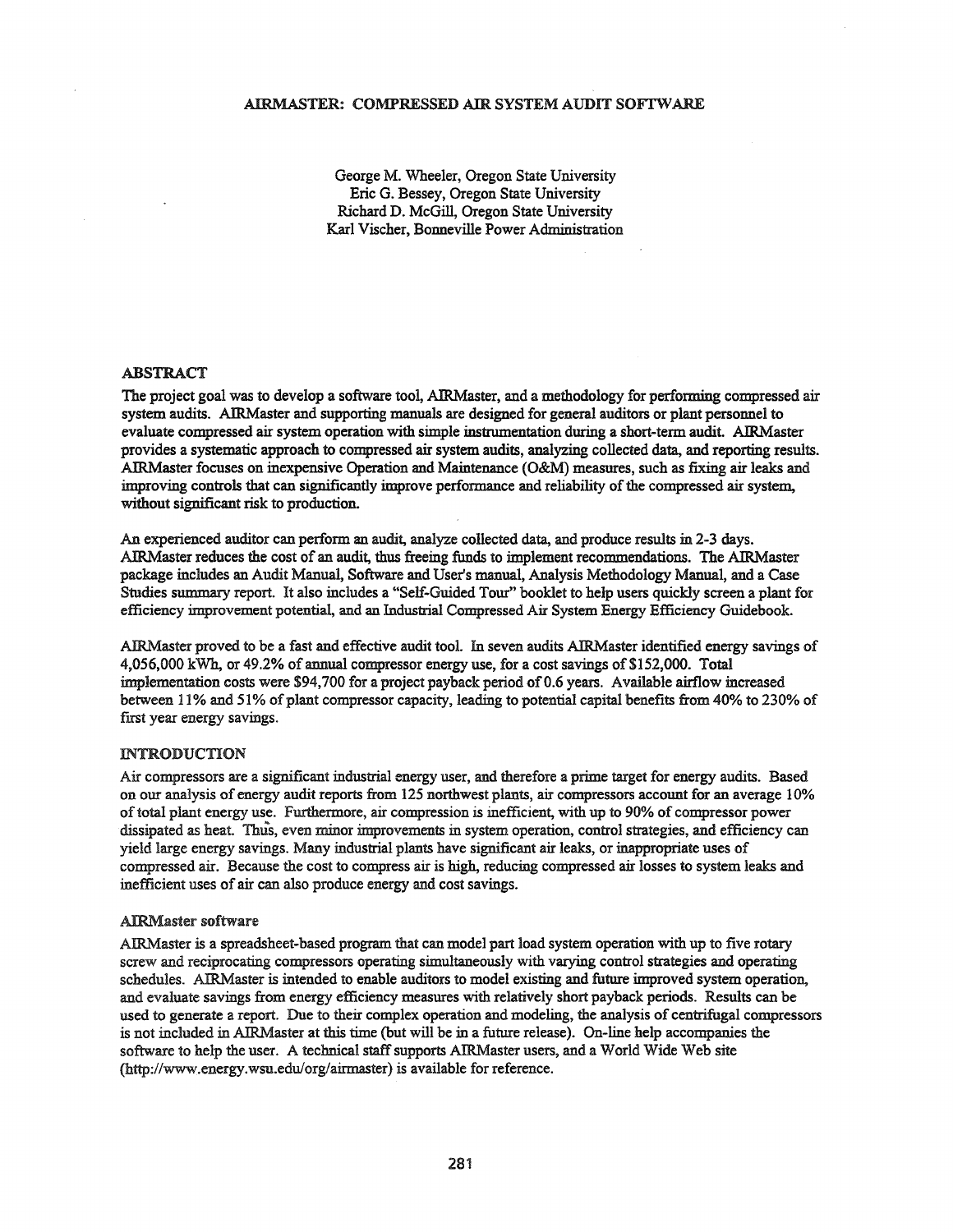AIRMaster product line. The AIRMaster package includes the following:

- .. Self-Guided Tour booklet to help users quickly screen a plant for efficiency improvement potential.
- .. AIRMaster software.
- .. User's Manual describing how to use the software.
- .. Analysis Methodology manual describing analysis methods used by the software.
- .. Audit Manual describing audit methodology and data collection methods and forms.
- .. Two sample reports that include a detailed list oflealcs to repair and recommended improvements.
- Case Studies summary report and diskette files that summarize the results of seven audits.
- .. Industrial Compressed Air System Energy Efficiency Guidebook.

## AIRMaster capabilities:

- .. Allows 24-hour load profiles for up to 5 interconnected screw and/or reciprocating compressors for up to 4 typical "daytypes" (for example, peak production, night shift, or cleanup).
- .. Allows separate operating pressure range, partload efficiency, and control strategy for each compressor.
- .. Interactive measures, such that each measure selected uses the proposed conditions from the previous measure, to avoid overestimating savings.
- .. Prints graphs, tables and charts for your reports.
- .. Extensive on-line help, including step-by-step instructions for entering data from data collection forms.
- .. A built-in Navigator makes it easy get around in AIRMaster.
- Extensive database of compressor performance and control strategies for 6 manufacturers. User's may add compressors, enter measured compressor performance, or use manufacturers' default specifications.
- A Control Test that ensures that compressor operation is consistent with the control strategy and operating pressure ranges you enter. AIRMaster apportions a given load among operating compressors according to these control strategies and pressure ranges.
- A Load Wizard helps to enter air use or compressor loads for each hour of each daytype. You enter the load for one compressor and the Load Wizard calculates the remaining loads according to the control strategy.
- Analyzes six common energy efficiency measures:
	- 1. Reduce plant air leaks. Determine proposed airflow profiles based on leak reduction and fIxed airflow.adjustments.
	- 2. Adjust manual staging (no sequencer). Adjust pressure control ranges on modulating compressors to avoid multiple compressors operating inefficiently at partload.
	- 3. Use unloading controls. Install or adjust existing unloading controls with optional automatic shutdown timer to improve partload efficiency. This measure requires adequate receiver capacity to avoid unloading cycle times less than two minutes.
	- 4. Reduce system pressure. Reduce system pressure to reduce compressor power.
	- 5. Sequence compressors. Sequence compressors to turn compressors on and off automatically, as needed, and to allow changing the sequence order to balance wear.
	- 6. Reduce run time. Turn off compressors that are not needed at specified times.

# ENERGY BENEFITS

Seven audits of compressed air systems were performed to evaluate and refine AIRMaster and supporting manuals and methodology, as well as to assess savings potential of energy efficiency measures. Results from the case studies will be summarized here<sup>1</sup>. As Table 1 shows, compressors account for a significant portion of plant electricity use, ranging from 8.3% to 33.3%, with an average of 14.7%. Total compressor energy use ranged from 650,144 kWh for the electronics plant to 2,699,518 kWh for the sawmill. Thus, even minor modifications to the compressed air systems have high potential for significant energy savings.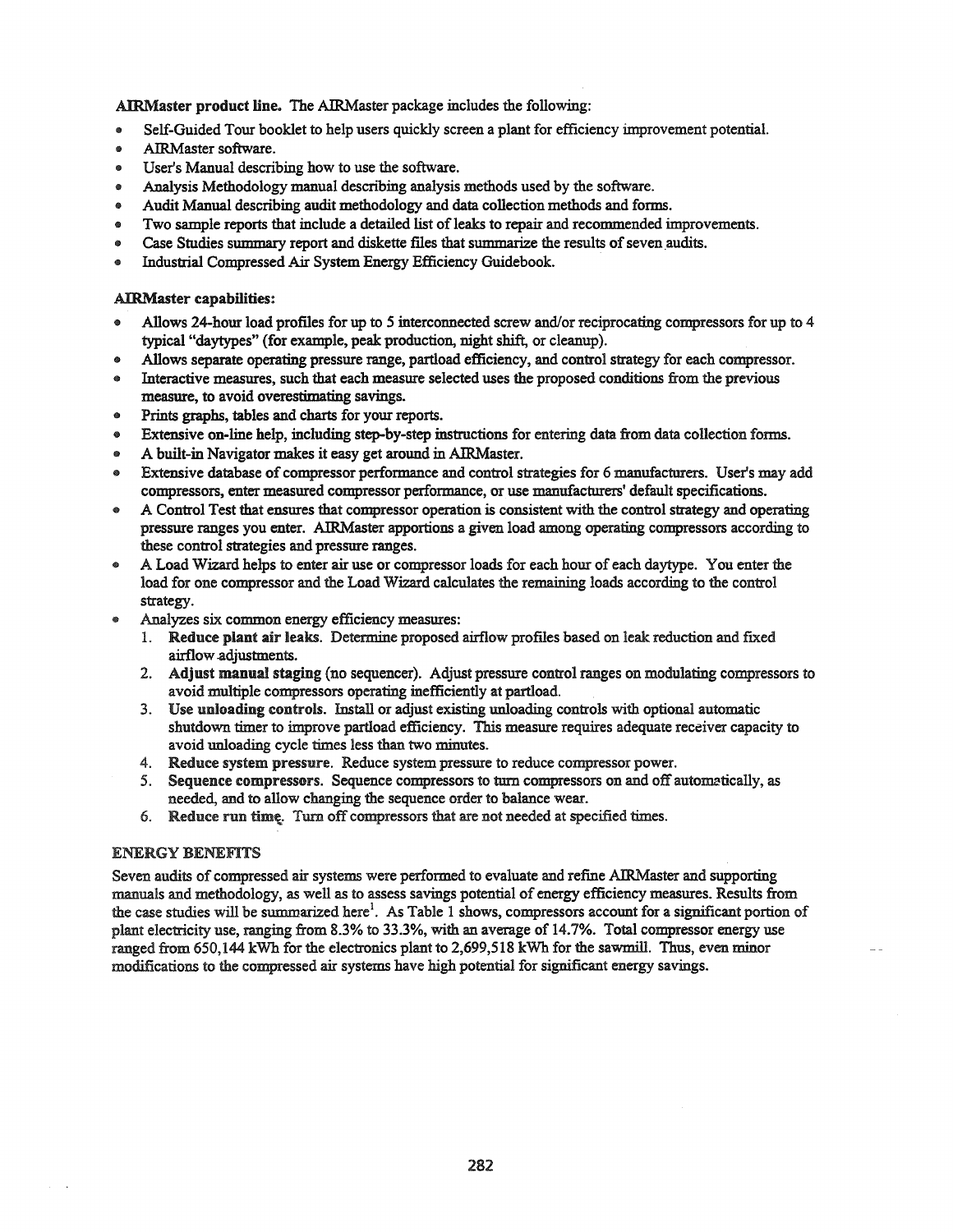| <b>Utility Summary</b> |              |          |                        |                        |         |  |
|------------------------|--------------|----------|------------------------|------------------------|---------|--|
|                        | Demand       | Energy   | <b>Total Plant</b>     | Compressor             | Percent |  |
|                        | Cost         | Cost     | <b>Electricity Use</b> | <b>Electricity Use</b> | Plant   |  |
| Audit                  | $($/kW$ -mo) | (S/kWh)  | (kWh)                  | (kWh)                  | Energy  |  |
| 1. Bakery              | \$4.35       | \$0.0237 | 4,234,800              | 677,842                | 16.0%   |  |
| 2. Sawmill             | \$3.46       | \$0.0333 | 15,894,000             | 2,699,518              | 17.0%   |  |
| 3. Mill Work           | \$4.35       | \$0.0237 | 6,432,040              | 831,951                | 12.9%   |  |
| 4. Metal Fabrication   | \$4.30       | \$0.0361 | 3,358,193              | 1,119,044              | 33.3%   |  |
| 5. Foundry 1           | \$4.30       | \$0.0361 | 12,758,324             | 1,062,167              | 8.3%    |  |
| 6. Foundry 2           | \$3.86       | \$0.0349 | 10,458,000             | 1,201,419              | 11.5%   |  |
| Electronics<br>7.      | \$4.35       | \$0.0237 | 2,842,800              | 650.144                | 22.9%   |  |
| Total                  |              |          | 55,978,157             | 8,242,085              | 14.7%   |  |
| Average/Plant          | \$4.14       | \$0.0302 | 7,996,880              | 1,177,441              | 14.7%   |  |

Table 1. Utility Summary

Table 2 shows summary results for the standard energy efficiency measures considered during the seven audits.

| <b>O&amp;M Total Savings Summary</b> |                   |           |                |          |           |                |         |
|--------------------------------------|-------------------|-----------|----------------|----------|-----------|----------------|---------|
|                                      | <b>Dccurrence</b> | Energy    | Average*       | Maximum* | Cost      | Implementation | Payback |
| Measure                              | Rate              | kWh       | <b>Savings</b> | Savings  | Savings   | Cost           | Years   |
| Reduce Leaks                         | 100%              | 2,883,408 | 35.0%          | 59.3%    | 3115,656  | \$75,225       | 0.7     |
| <b>Unloading Controls</b>            | 86%               | 805,670   | 9.8%           | 33.5%    | \$26,573  | \$17,410       | 0.7     |
| <b>Reduce Pressure</b>               | 28%               | 91.919    | 1.1%           | 10.6%    | \$2,946   | \$1,849        | 0.6     |
| Reduce Run Time                      | 28%               | 274,908   | 3.3%           | 15.8%    | \$6.622   | \$200          | 0.1     |
| Sequence controls <sup>34</sup>      | 43%               | 601,268   | 73%            | 33.6%    | \$18,458  | \$29,059       | 176     |
| Total                                |                   | 4,055,905 | 49.2%          | 71.2%    | \$151,797 | \$94,684       | 0.6     |

Table 2. O&M Total Savings Summary

\* Average Savings is the total energy saved by a measure for all plants divided by total annual compressor use. Maximum Savings is for the plant with the greatest energy savings when compared to annual compressor use. \*\* Sequence compressors is included as an alternative to other measures recommended, therefore savings are not included in the project totals.

Without exception, each plant could realize significant energy and cost savings by fixing air leaks in the air distribution system and at end uses. Savings from fixing air leaks were greater than from all the other measures combined for the seven audits, saving an average 35% of compressor energy with a payback period of 0.7 years. The savings from leaks"were high in part because we recommended reducing leaks at all seven plants, as indicated in the occurrence column ofTable 2. In many cases, a compressor could be turned off as a result of repairing leaks, which significantly improved savings.

Reducing leaks included eliminating "planned" leaks, which we define as inefficient uses of compressed air such as cooling product or people. Planned leaks are treated the same as nonnal air system leaks, except that the former may be intermittent and the latter are continuous.

Table 3 shows savings only for eliminating the planned leaks at four plants. Savings and costs for reducing planned leaks are also included in the Reduce Leaks measure in the case studies and in Table 2.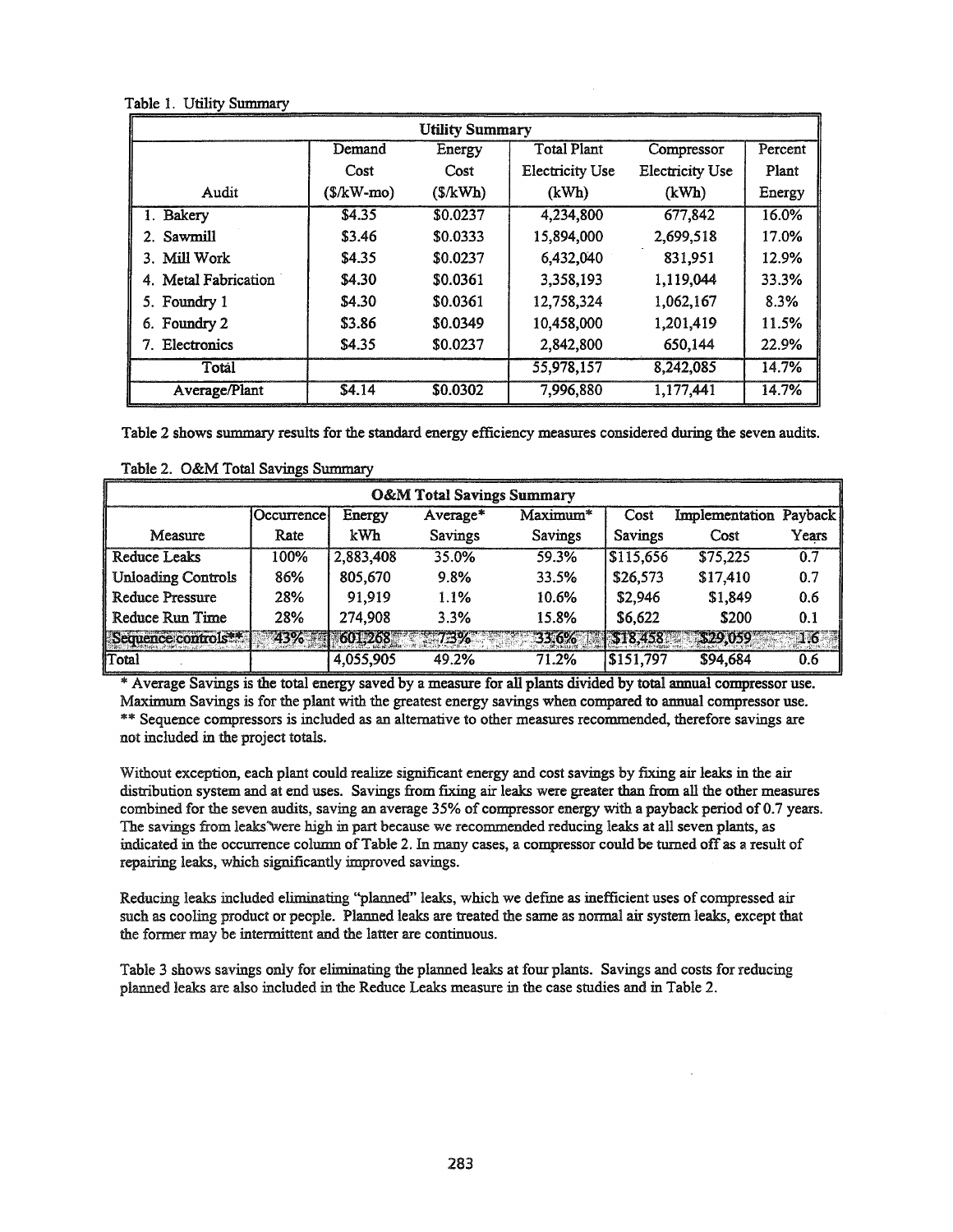| "Planned" Compressed Air Leaks |                          |                |          |                |         |  |  |
|--------------------------------|--------------------------|----------------|----------|----------------|---------|--|--|
| Audit                          | $"$ Leak"                | Energy<br>Cost |          | Implementation | Payback |  |  |
| #                              | Description              | kWh            | Savings  | Cost           | Years   |  |  |
| 2. Sawmill                     | <b>Efficient Nozzles</b> | 400,109        | \$15,865 | <b>S40</b>     | 0.0     |  |  |
| 3. Millwork                    | Dedicated Vacuum Pump    | 36,242         | \$1,277  | \$1,350        | 1.1     |  |  |
| 4. Metal Fab.                  | Low Pressure Blower      | 270,863        | \$12,049 | \$9,000        | 0.8     |  |  |
| 5. Foundry 1                   | <b>Burner Fans</b>       | 35,686         | \$3,334  | \$20,000       | 6.0     |  |  |
| Average                        |                          | 114,264        | \$5,553  | \$14,953       | 2.6     |  |  |

Table 3. Planned Compressed Air Leaks

Installing or using unloading controls was the second most frequently recommended measure and was recommended at all plants except the metal fabrication plant that already used unloading controls. Savings for unloading controls were 9.8% with a payback of 0.7 years.

## NON-ENERGY BENEFITS

Most investments in energy efficiency measures are based only on energy savings in the economic analyses. However, there are often other "non-energy" benefits of efficiency. Other investigators have noted that nonenergy benefits are often the true drivers of the decision to implement measures<sup>2</sup>. Unless these benefits are understood and quantified, the total benefit will be understated, and the resulting payback periods will be overstated.

Quantifiable Benefits. Improving the performance of compressed air systems can have these additional benefits:

- 1. Increase available airflow. Reducing leaks, both planned and unplanned, and pressure drops (and system pressure) will increase airflow available to equipment and tools.
- 2. Delay or reduce capital costs. With more available airflow, a manufacturer may avoid or delay the capital costs associated with purchase of a new compressor to meet growing demand for air.

We estimated these benefits for the seven audits conducted using AIRMaster. Table 4 shows that the increase in available airflow (relative to peak production airflow) ranges from a low of 11% to a high of 51%. More available airflow also means capital benefits.

If we assume compressor efficiency is 4.5 acfm per horsepower at full load, capital cost is \$300 per horsepower for a new compressor (installed), energy cost is \$0.03/kWh, and demand cost is \$4.1/kW-mo, then Table 4 summarizes the quantifiable non-energy benefits. The capital benefits range from 40% to over 200% of first year energy benefits. Note that the capital benefit is most tangtble when the plant is short of compressor capacity and purchase of a new compressor is being contemplated.

Table 4. Quantifiable Benefits (Assumes 4.5 acfmfHP, \$3001HP Capital Cost, Energy cost \$0.03/kWh, and Demand cost \$4.1/kW-mo)

| Quantifiable Benefits of Air System Efficiency |                  |                                |                                     |                      |  |
|------------------------------------------------|------------------|--------------------------------|-------------------------------------|----------------------|--|
| Plant Type                                     | acfm<br>Increase | <b>Energy Payback</b><br>vears | <b>Capital Benefits</b><br>Increase | Net Payback<br>years |  |
| Electronics                                    | 11%              | 0.1                            | 40%                                 | < 0.1                |  |
| Foundry 1                                      | 26%              | 1.3                            | 80%                                 | 0.7                  |  |
| Foundry 2                                      | 37%              | 0.8                            | 110%                                | 0.4                  |  |
| Mill Work                                      | 25%              | 1.5                            | 120%                                | 0.7                  |  |
| Saw Mill                                       | 51%              | 0.2                            | 70%                                 | 0.1                  |  |
| Bakery                                         | 18%              | 1.5                            | 70%                                 | 0.9                  |  |
| Metal Fab.                                     | 47%              | 0.7                            | 230%                                | 0.2                  |  |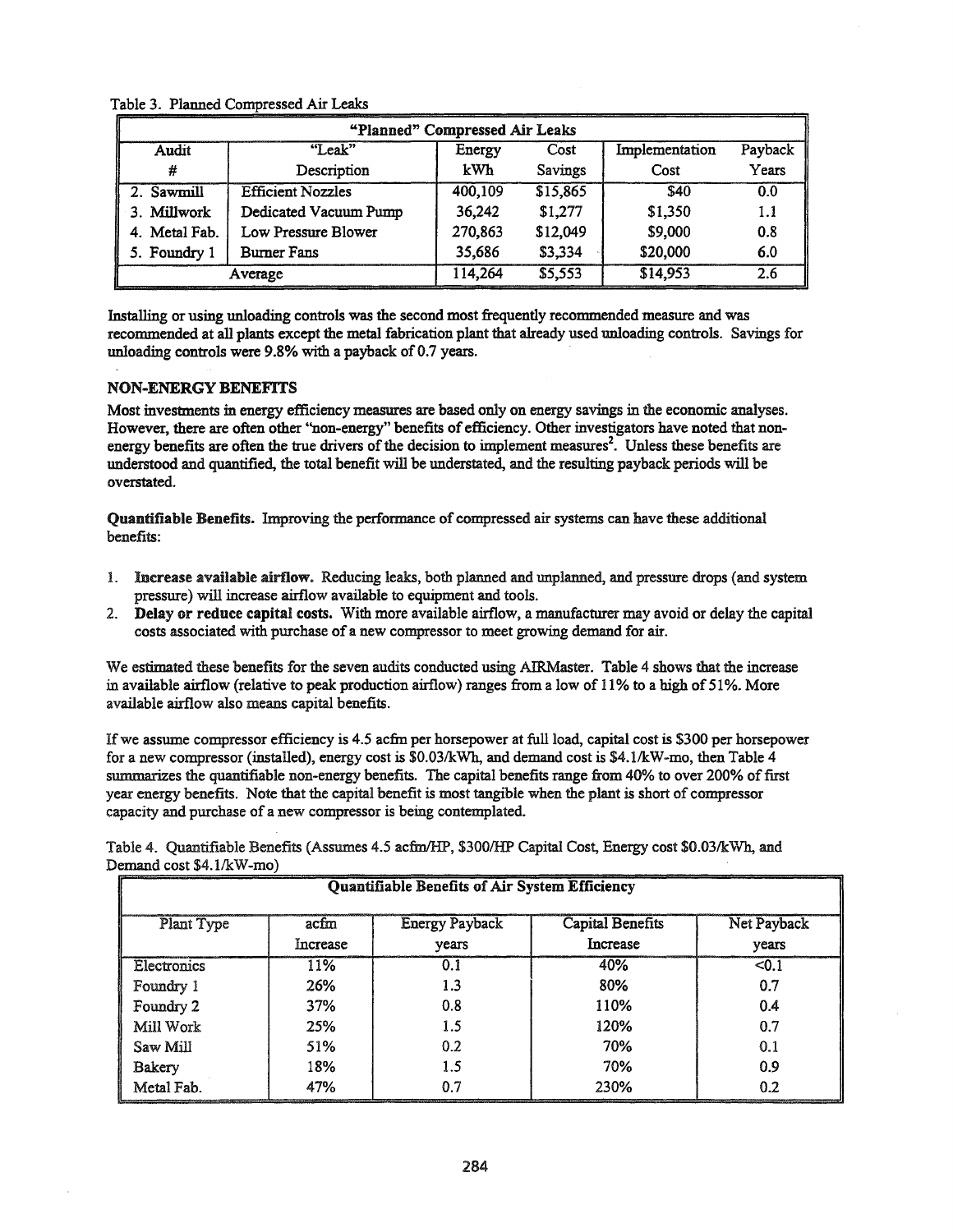Non-Quantifiable Benefits. Improving the performance of compressed air systems can have additional benefits associated with production and reliability:

- 1. Extend equipment life by reducing compressors loads, reducing operating time by turning compressors off when not needed, and sequencing them to balance wear.
- 2. Increase system reliability by increasing available airflow and maintaining equipment to operate under the conditions for which it was designed.
- 3. Reduce environmental impact by reducing greenhouse gas emissions from power generation facilities, and from the energy, material, and disposal costs from purchasing new equipment.

## KEY FINDINGS

Several key fmdings based on case study experience are as follows:

- 1. Check compressor operation. Perform a pre-audit compressor performance check before collecting data that AIRMaster will use. For example, mechanical problems, such as an air inlet valve not opening completely at full load, can lead to errors when estimating savings. However, these problems can often be repaired on the spot. We recommend measuring compressor power before and after correcting problems and including the savings in the total savings estimates.
- 2. Check receiver capacity. This is particularly important in plants for which unloading controls are either used or recommended. While unloading controls are an effective method ofimproving partload efficiency, receiver capacity must be considered. Inadequate receiver capacity can cause compressors to short cycle, thus increasing cycle losses. Such operation is inefficient and reduces potential savings. We recommend adding receiver capacity if the unloading cycle time is less than 2 minutes.<sup>3</sup>
- 3. Reduce system pressure. Look for high pressure drops in the distribution system. For example, pipe diameter may be inadequate ifnew compressors are added to an existing system, or restrictions in an air dryer can lead to excessive pressure drops. Raising the compressor discharge pressure to overcome the loss increases power use by over 0.5% for each psi that pressure is raised. Reducing the pressure loss and thereby discharge pressure is generally a more effective method of meeting plant air pressure requirements.
- 4. Use simple analysis methods. Avoid a detailed analysis when the savings are not great. For example, datalogging for several weeks improves accuracy, but estimating air use by interviewing plant staff is often sufficient for useful results. We estimated compressor energy use within 1% using both methods at one plant.
- 5. Estimate costs. While estimating costs for purchasing and installing unloading controls or sequencers is relatively easy, the cost of repairing air leaks is less certain. We have discovered, however, that in all seven cases the cost to repair leaks was less than first year savings. In general, accurately estimating the cost to repair each leak is not necessary, except in cases where costly rebuild kits or parts are required. For most of the easily accessible leaks around hoses and fittings, don't analyze them, *JUST FIX THEM!*
- 6. Be specific. Provide the size, capacity, and function specification for the specific equipment needed to implement your recommendations. Make it is easy for the manufacturer to carry out your recommendations while using their customary consultants and vendors.
- 7. Audit while plant is down. Consider performing at least part of the compressed air system audit when the plant is not operating, such as a weekend or maintenance shift. This will allow you to test compressor performance without interfering with production and to detect air leaks. Leaks are easier to identify when the plant is quiet. You can also get closer to leaks and inside equipment packages safely when the equipment is not moving.